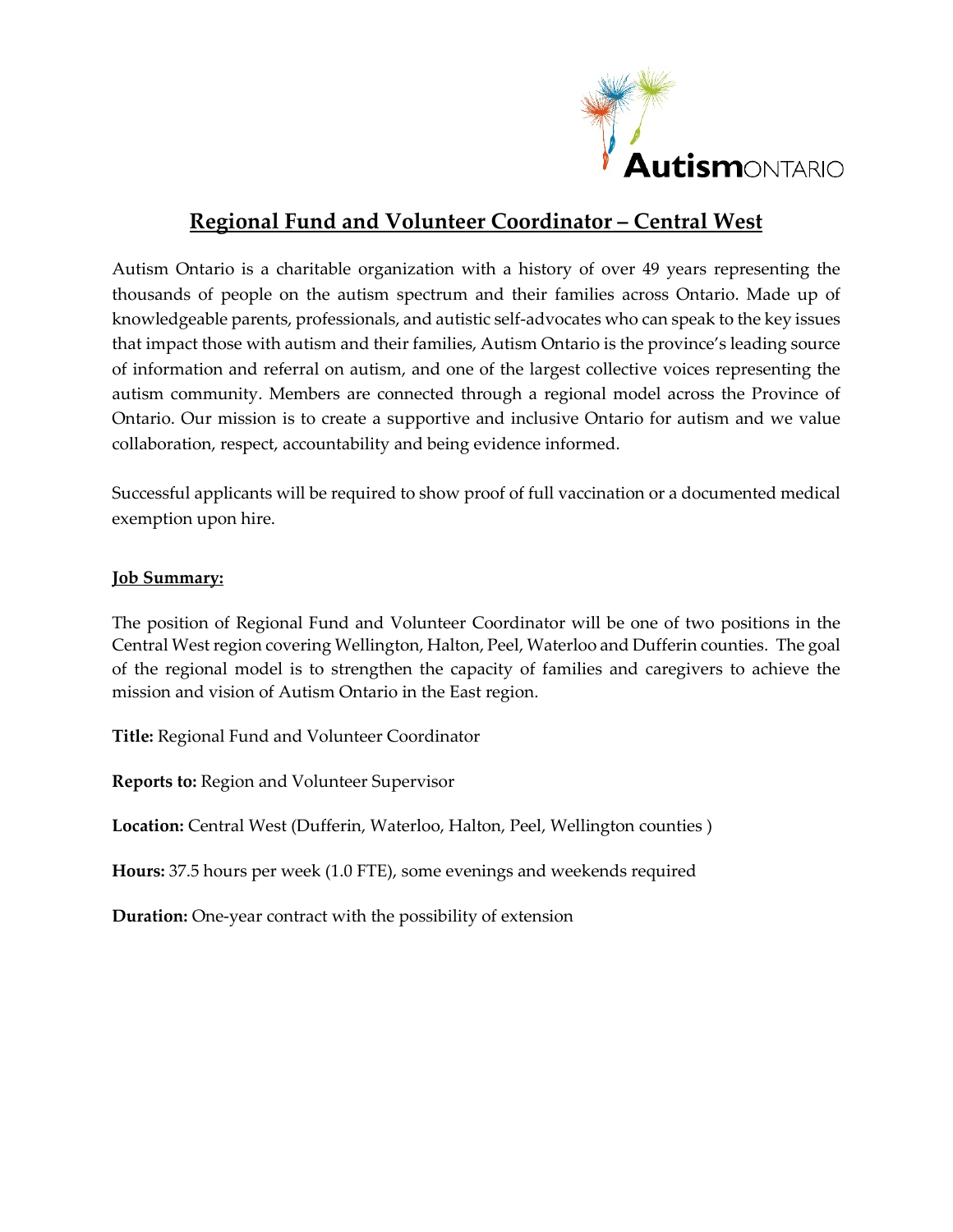### **Key Responsibilities:**

### **Fundraising**

- Develop and write various funding applications, grants and proposals to support the necessary funding levels and programs of the region, adhering to organizational guidelines and policies
- Provide leadership in generating financial resources to sustain the region
- Coordinate fundraising efforts from existing and new sources
- Assess viability of third-party events, where applicable, with volunteers and support as needed
- Foster and maintain a positive relationship with event sponsors and funders (e.g., thankyou letters, funding reports, etc.)
- Implement stewardship and recognition strategies for the region
- Facilitate networking and development of community alliances/partnerships
- Prepare deposits and related forms and submit copies to provincial office, and remit necessary documentation to Provincial Office in order to adhere to charitable laws
- Develop an annual fundraising plan with targets, events, etc., and clear timelines and planned deliverables
- Work closely and collaboratively with Region and Volunteer Supervisor and Fund Development Team.
- Communicate and work with the Service Navigation Staff around regional needs for grant writing purposes

### **Volunteer Support**

- Coordinate with volunteers to have representation of the region at fundraising events, funders meetings, donor cheque presentations, and other meetings and community events where applicable
- Navigate and manage various interpersonal situations between volunteers
- Support program staff with campaign fundraising, mailing lists and assembling packages
- Ensure policies and procedures are being adhered to which guide volunteer involvement and reflect the overall values of the organization
- Find a place for all volunteers to shine, and to feel mobilized and empowered
- Work closely with Regional Program and Volunteer Coordinator on regional pilot initiatives

### **Administration**

- Serve as first point of contact for questions from volunteers in the region
- Act as a system administrator for relevant online platforms
- Perform other general administrative duties, including maintaining files, purchasing supplies, mail distribution and maintaining office machines
- Keep an up-to-date list of donors and grants in the region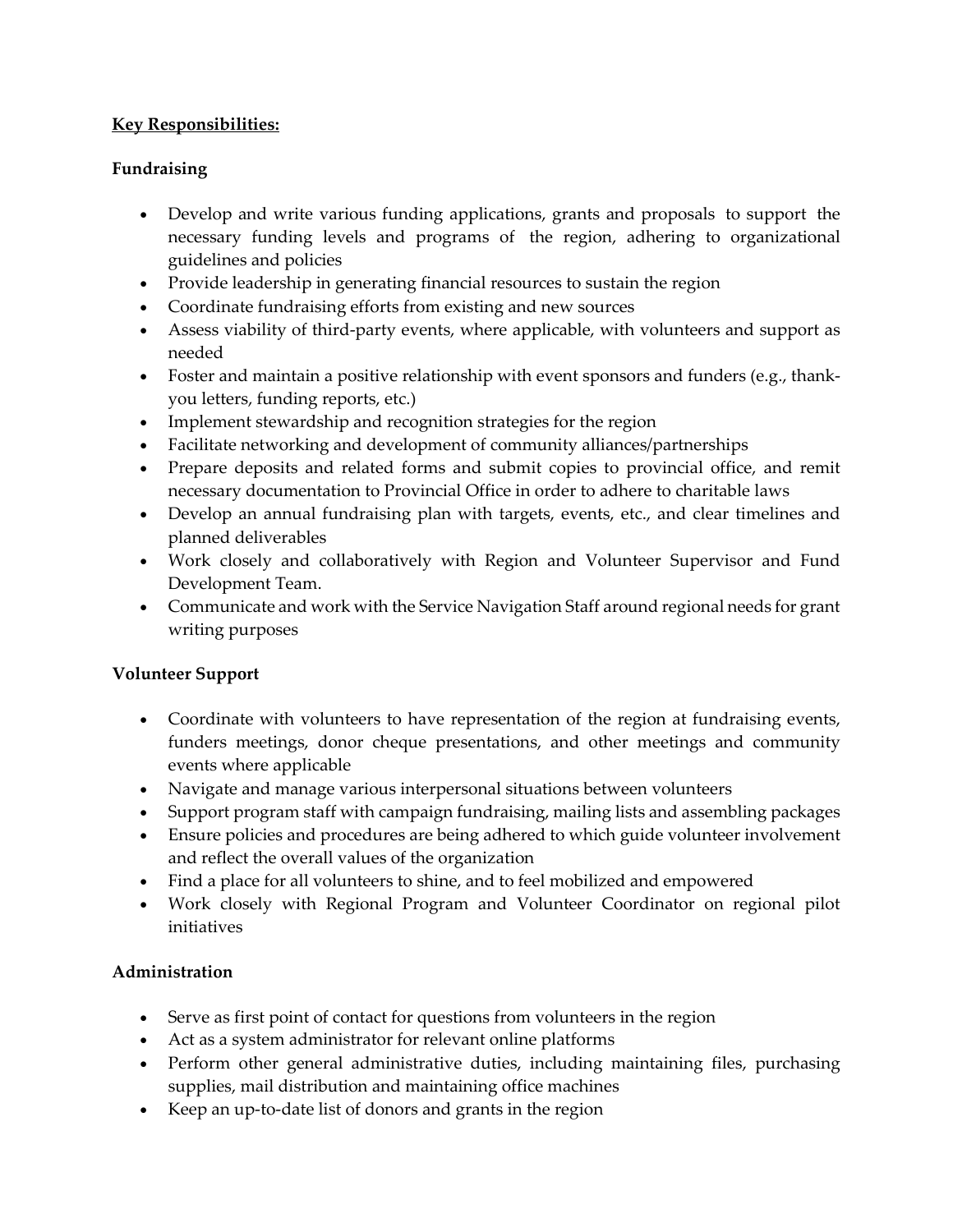- Manage financial paperwork
- Follow budgets

#### **Competencies**

- Working knowledge of ASD
- Strategic and positive thinking
- Strong planning skills and an ability to work independently
- Proactivity in effective communications and conflict management skills
- Flexibility, comfort with change and ability to support others through change management
- Knowledge and understanding of the local service providers and the granting agencies within the East region

### **Qualifications**

- A degree/diploma in a related field with a minimum of 3 years of relevant experience
- Demonstrated fund development and experience writing grant proposals and reports
- Experience organizing and working with volunteers in a non-profit setting
- Experience in financial management and budget oversight
- Availability to work evenings and weekends as required
- Ability and means to travel for meetings; a valid driver's licence is required
- Lives within East Region (Kingston, Upper Canada, Ottawa & surrounding areas)
- Bilingualism (French/English) considered an asset

Interested candidates should submit a resume and cover letter to [hr@autismontario.com](mailto:hr@autismontario.com) stating: **"Regional Fund and Volunteer Coordinator- Central West"** in the subject line. Position is open until filled. We thank everyone for their interest in this position; however, only those candidates invited to interview with us will be contacted.

*Autism Ontario is an equal opportunity employer committed to maximizing the diversity of our organization, and actively encourages individuals on the autism spectrum and from all equity seeking groups to apply. We are pleased to consider all qualified applicants for employment without regard to race, colour, religion, sex, sexual orientation, gender identity, national origin, age, disability, protected veterans status or any other legally protected factors.*

*Autism Ontario is committed to providing a barrier-free work environment in concert with the Accessibility for Ontarians with Disabilities Act and the Ontario Human Rights Code. As such, Autism Ontario will make accommodations available to applicants with disabilities upon request during the hiring process.*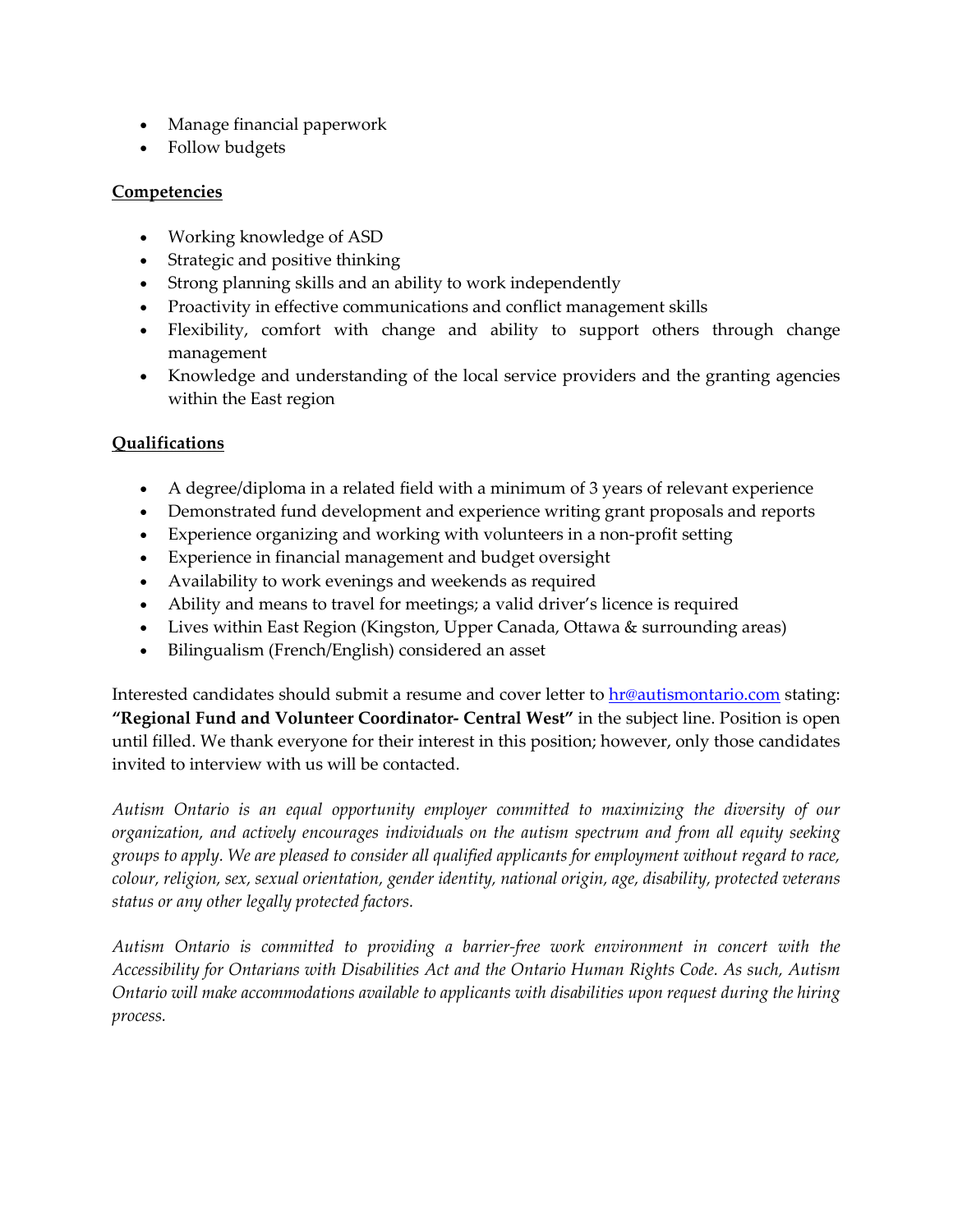

# **Coordonnateur régional de la levée de fonds et des finances**

Autisme Ontario est une organisation de bienfaisance qui, depuis 49 ans, représente les milliers de personnes et leurs familles qui sont confrontées au trouble du spectre de l'autisme en Ontario. Notre organisation compte dans ses rangs des parents, des professionnels et des défenseurs des droits de personnes autistes, qui sont bien informés et en mesure d'aborder les principales questions qui ont une incidence sur les personnes autistes et leurs familles. Autisme Ontario est la source principale d'information et de référence sur l'autisme et elle constitue une des plus importantes voix collectives au service de la communauté autiste. Les membres sont branchés grâce à un modèle régional à travers la province de l'Ontario. Notre mission consiste à bâtir un Ontario plus solidaire et inclusif pour les personnes autistes, et nous accordons une grande importance à la collaboration, aux actions de responsabilisation, au respect, et à l'usage d'informations éclairées par des preuves.

Les candidats retenus devront présenter une preuve de vaccination complète ou un document d'exemption médicale au moment de leur embauche.

# **Résumé des fonctions :**

Le poste de coordonnateur régional de la levée de fonds et des finances sera l'un des deux postes de la région englobant Wellington, Peel, Dufferin, Waterloo et Halton. Le modèle régional a pour but de mieux habiliter les familles et les aidants à concrétiser la mission et la vision d'Autisme Ontario dans la région de l'Ouest.

**Titre :** Coordonnateur régional de la levée de fonds et des finances

**Lieu de travail :** Wellington, Peel, Waterloo, Halton, Dufferin.

**Heures :** 37,5 heures par semaine (1,0 ETP), avec nécessité de travailler occasionnellement en soirée et durant la fin de semaine

**Durée :** Contrat d'un an, avec possibilité de prolongation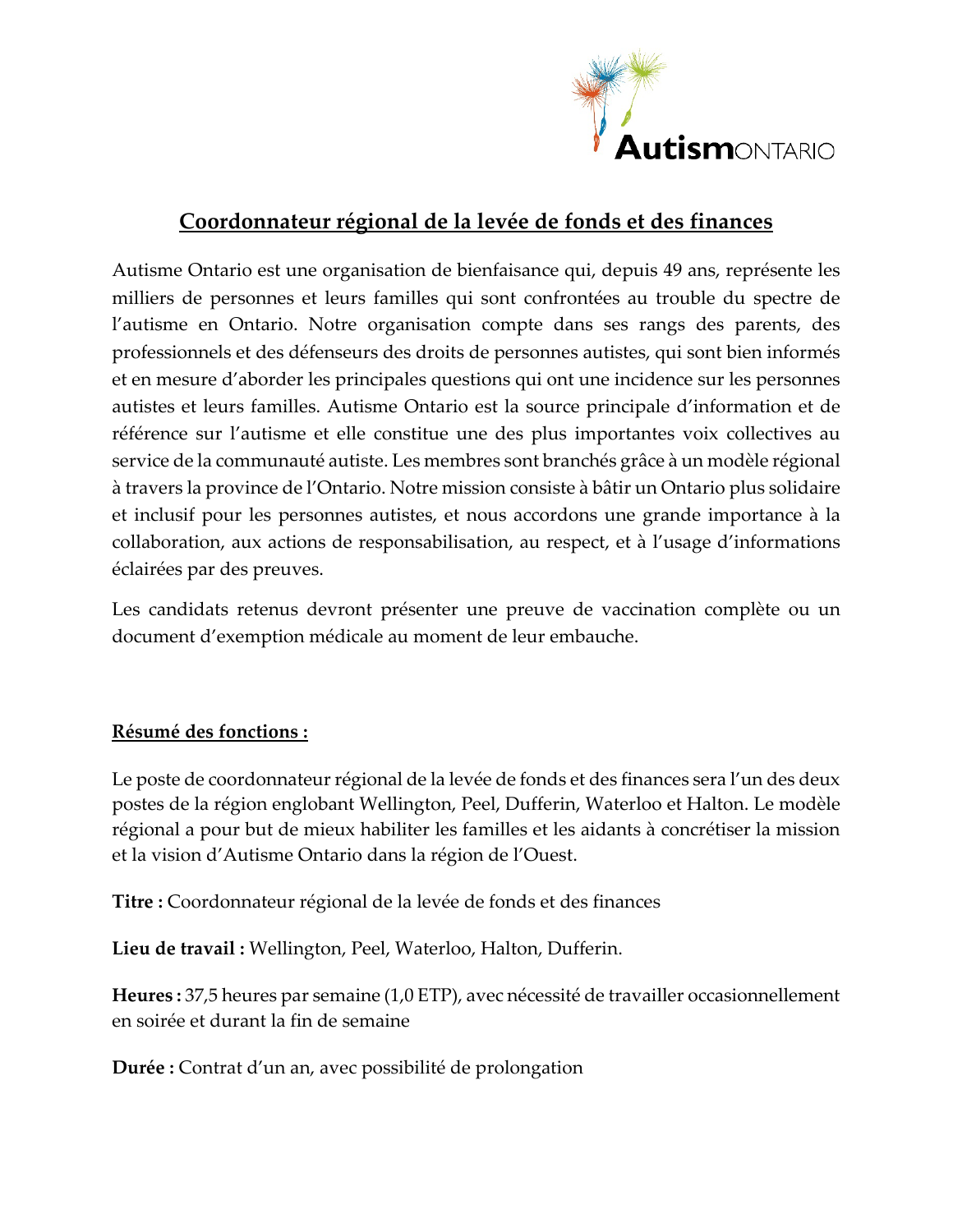# **Responsabilités principales :**

### **Levée de fonds**

- Concevoir et rédiger diverses demandes et propositions de financement et de subventions afin d'atteindre les niveaux de financement nécessaires et de soutenir les programmes de la région, en respectant les directives et politiques organisationnelles.
- Faire preuve de leadership dans l'obtention des ressources financières dont a besoin la région.
- Coordonner les efforts de levée de fonds auprès des sources existantes et des nouvelles sources.
- Évaluer la viabilité des activités organisées par des tiers, lorsqu'il y a lieu, au besoin en leur accordant un soutien et l'aide de bénévoles.
- Encourager et maintenir une relation positive avec les commanditaires et les bailleurs de fonds des activités (par exemple avec des lettres de remerciement ou des rapports de financement).
- Mettre en œuvre des stratégies d'intendance et de reconnaissance pour la région.
- Faciliter le réseautage et la conclusion d'alliances/de partenariats communautaires.
- Préparer les dépôts et les formulaires qui s'y rattachent, en acheminer des copies au bureau provincial et remettre à ce dernier la documentation prévue par les lois sur les organismes de bienfaisance.
- Elaborer un plan annuel de levée de fonds, comprenant des objectifs, des activités, etc., et assorti d'échéanciers et de livrables clairs.
- Travailler en étroite collaboration avec le gestionnaire des événements et des ressources communautaires et le gestionnaire du développement de fonds du bureau provincial, au sujet du plan régional de levée de fonds.
- Communiquer et travailler avec le personnel des services de navigation au sujet des besoins régionaux, en vue de la rédaction des demandes de subventions.

### **Soutien aux bénévoles**

- Travailler en coordination avec les bénévoles pour assurer une représentation de la région aux activités de levée de fonds, aux rencontres des bailleurs de fonds, aux présentations de chèques des donateurs et aux autres réunions et activités communautaires, lorsqu'il y a lieu.
- Gérer divers problèmes de relations interpersonnelles entre les bénévoles.
- Appuyer le personnel des programmes au sujet de la campagne de collecte de fonds, des listes de diffusion et de l'assemblage des trousses.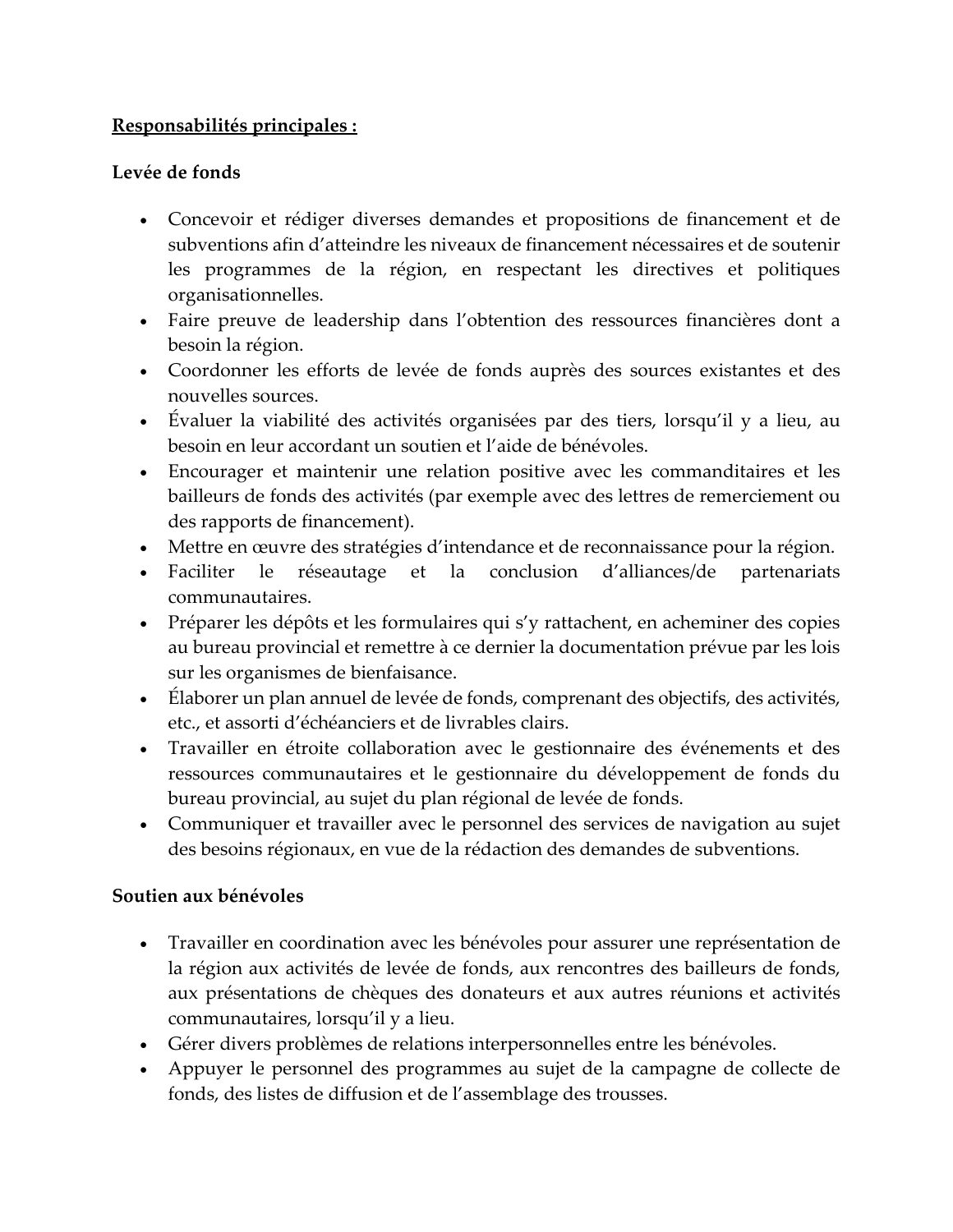- Voir au respect de politiques et de procédures qui guident la participation des bénévoles et reflètent les valeurs générales de l'organisation.
- Donner à tous les bénévoles l'occasion de briller et de se sentir mobilisés et responsabilisés.
- Collaborer étroitement avec le coordonnateur régional des programmes et des bénévoles en ce qui concerne les initiatives pilotes régionales.

## **Administration**

- Servir de premier point de contact pour les questions émanant des bénévoles de la région.
- Être l'administrateur de système pour les plateformes en ligne pertinentes.
- S'acquitter d'autres tâches administratives générales, par exemple tenir des dossiers, acheter des fournitures, distribuer le courrier et entretenir l'équipement de bureau.
- Tenir à jour une liste des donateurs et des subventions dans la région.
- Tenir la documentation financière.
- Respecter les budgets

# **Compétences requises**

- Connaissance pratique des troubles du spectre de l'autisme.
- Pensée stratégique et positive.
- Solides compétences en planification et capacité de travailler en autonomie.
- Proactivité nécessaire pour communiquer efficacement et compétences en gestion de conflit.
- Flexibilité, aisance avec le changement et capacité d'appuyer autrui dans la gestion du changement.
- Connaissance et compréhension des fournisseurs de services locaux et des organismes subventionnaires de la région de l'ouest.

# **Qualifications**

- Grade/diplôme dans un domaine connexe et au moins trois années d'expérience pertinente.
- Expérience avérée du développement de fonds et expérience de la rédaction de demandes de subventions et de rapports.
- Expérience de l'organisation de bénévoles et du travail avec des bénévoles dans un cadre sans but lucratif.
- Expérience de la gestion financière et de la surveillance budgétaire.